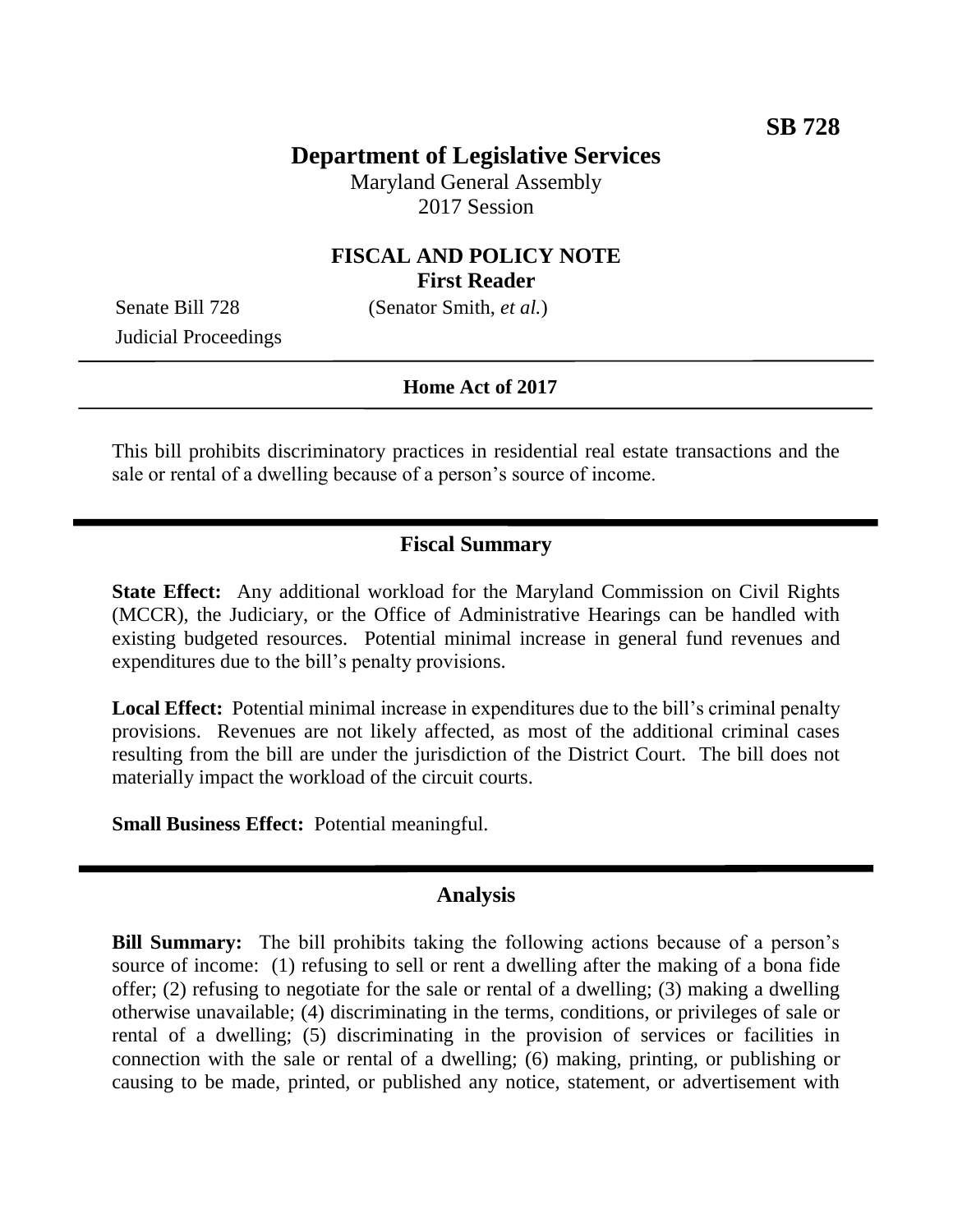respect to the sale or rental of a dwelling that indicates a preference, limitation, or discrimination based on source of income; (7) representing to a person that a dwelling is not available for inspection, sale, or rental when it is available; and (8) for profit, inducing or attempting to induce a person to sell or rent a dwelling by representations regarding the entry or prospective entry into the neighborhood of a person or persons with a particular source of income.

Under the bill, a "source of income" is any lawful source of money paid directly or indirectly to or on behalf of a renter or buyer of housing, including income from (1) any lawful profession, occupation, or job; (2) any government or private assistance, grant, loan, or rental assistance program, including low-income housing assistance certificates and vouchers; (3) any gift, inheritance, pension, annuity, alimony, child support, or other consideration or benefit; and (4) any sale or pledge of property or an interest in property.

The bill also prohibits a person whose business includes engaging in residential real estate related transactions from discriminating against a person in making available a transaction, or in the terms or conditions of a transaction, because of the person's source of income. However, a real estate appraiser may take into consideration factors other than source of income. The bill prohibits a person from, because of a person's source of income, denying that person access to, or membership or participation in, a multiple-listing service; real estate brokers' organization; or other service, organization, or facility relating to the business of selling or renting dwellings, or discriminating against a person in the terms or conditions of membership or participation.

The bill also prohibits any person, whether or not acting under color of law, by force or threat of force, from willfully injuring, intimidating, or interfering with a person's activities related to the sale, purchase, rental, or occupation of a dwelling, or from attempting to do so. Existing criminal penalties relating to these activities are expanded to include the prohibition against discrimination based on source of income.

The bill does not apply to the rental of rooms or apartments in an owner's principal residence if the source of income is rental assistance. The exemption for apartments is limited to an owner-occupied dwelling with up to five rental units.

The bill neither prevents a person from refusing to consider income derived from any criminal activity nor prohibits a person from determining the ability of a potential buyer or renter to pay by verifying, in a commercially reasonable and nondiscriminatory manner, the source and amount of income of the potential buyer or renter. The bill does not limit the rights or remedies that are otherwise available to a landlord or tenant under any other law.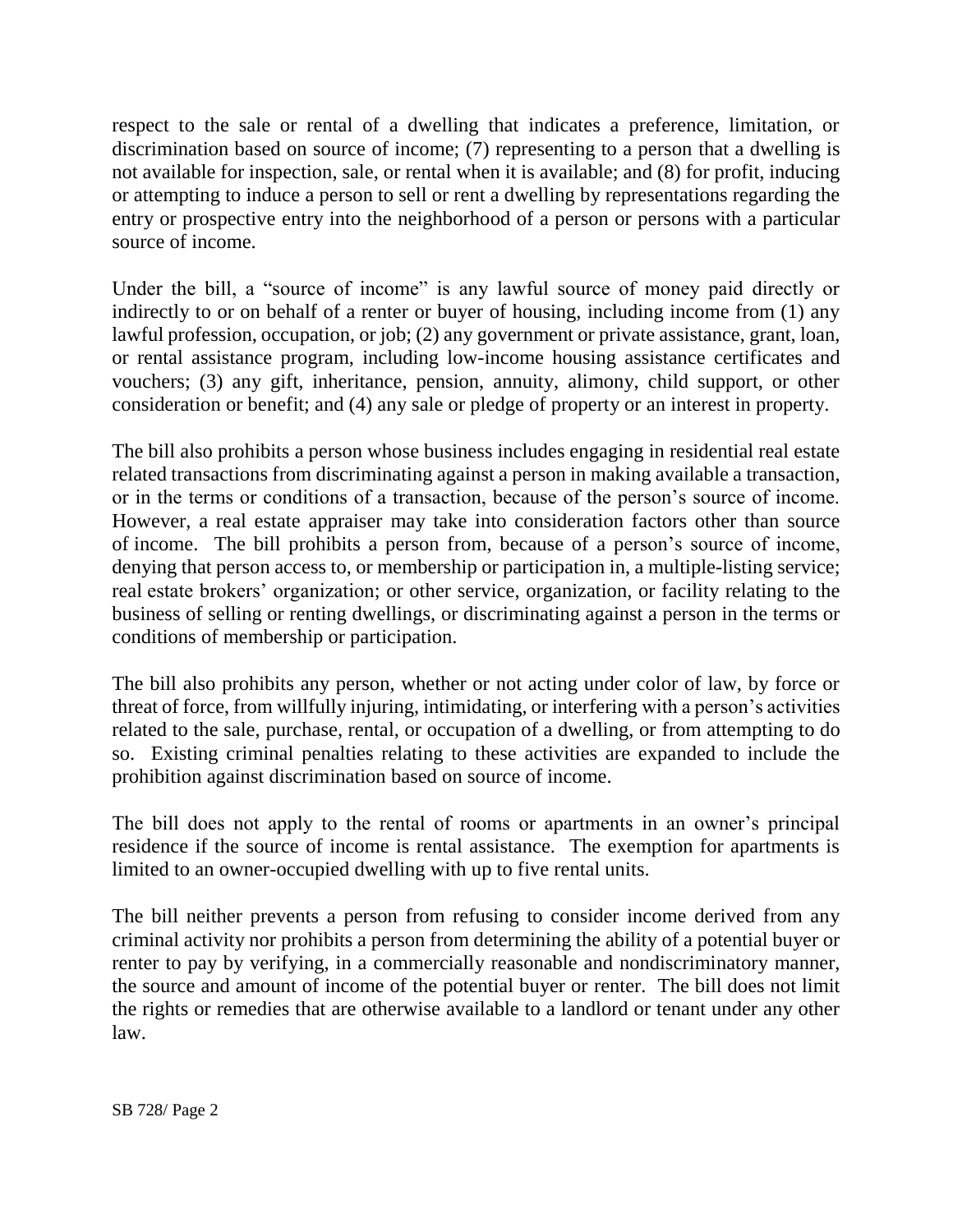**Current Law:** Housing discrimination because of race, sex, color, religion, national origin, marital status, familial status, sexual orientation, gender identity, or disability is prohibited. There is no provision prohibiting housing discrimination based on source of income.

A person claiming to have been injured by a discriminatory housing practice may file a complaint with MCCR or file a civil action in circuit court. If an administrative law judge (ALJ) finds that the respondent has engaged in a discriminatory housing practice, the ALJ may order appropriate relief, including actual damages and injunctive or other relief, and may assess a civil penalty against the respondent. A court may award actual or punitive damages, grant injunctive relief, and allow reasonable attorney's fees and costs.

Willfully injuring, intimidating, or interfering, by force or threat of force, with a person's activities related to the sale, purchase, rental, or occupation of a dwelling, or to attempt to do so, is a misdemeanor. A violator is subject to maximum penalties of 1 year imprisonment and/or a \$1,000 fine. If the violation results in bodily injury, the maximum penalty is 10 years imprisonment and/or a \$10,000 fine. If the violation results in death, the maximum penalty is life imprisonment.

**Background:** For additional information regarding source-of-income discrimination, please see the **Appendix – The Housing Choice Voucher Program and Source-of-income Discrimination.**

**State Revenues:** General fund revenues may increase minimally as a result of the bill's monetary penalty provision from cases heard in the District Court or from additional civil penalties assessed.

**State Expenditures:** General fund expenditures may increase minimally as a result of the bill's incarceration penalty due to the possibility of more people being committed to State correctional facilities for convictions in Baltimore City. The number of people convicted under the bill's provisions who are likely to be subject to incarceration is not expected to materially affect the expenditures of the Department of Public Safety and Correctional Services (DPSCS).

Generally, persons serving a sentence of one year or less in a jurisdiction other than Baltimore City are sentenced to a local detention facility. The Baltimore Pretrial Complex, a State-operated facility, is used primarily for pretrial detentions.

Increased penalties of life imprisonment and a \$10,000 fine and/or 10 years imprisonment are provided if specified violations result in death or bodily injury, respectively. However, it is assumed that only a minimal number of people are potentially subject to these increased penalties. Accordingly, DPSCS expenditures are not materially impacted as a

SB 728/ Page 3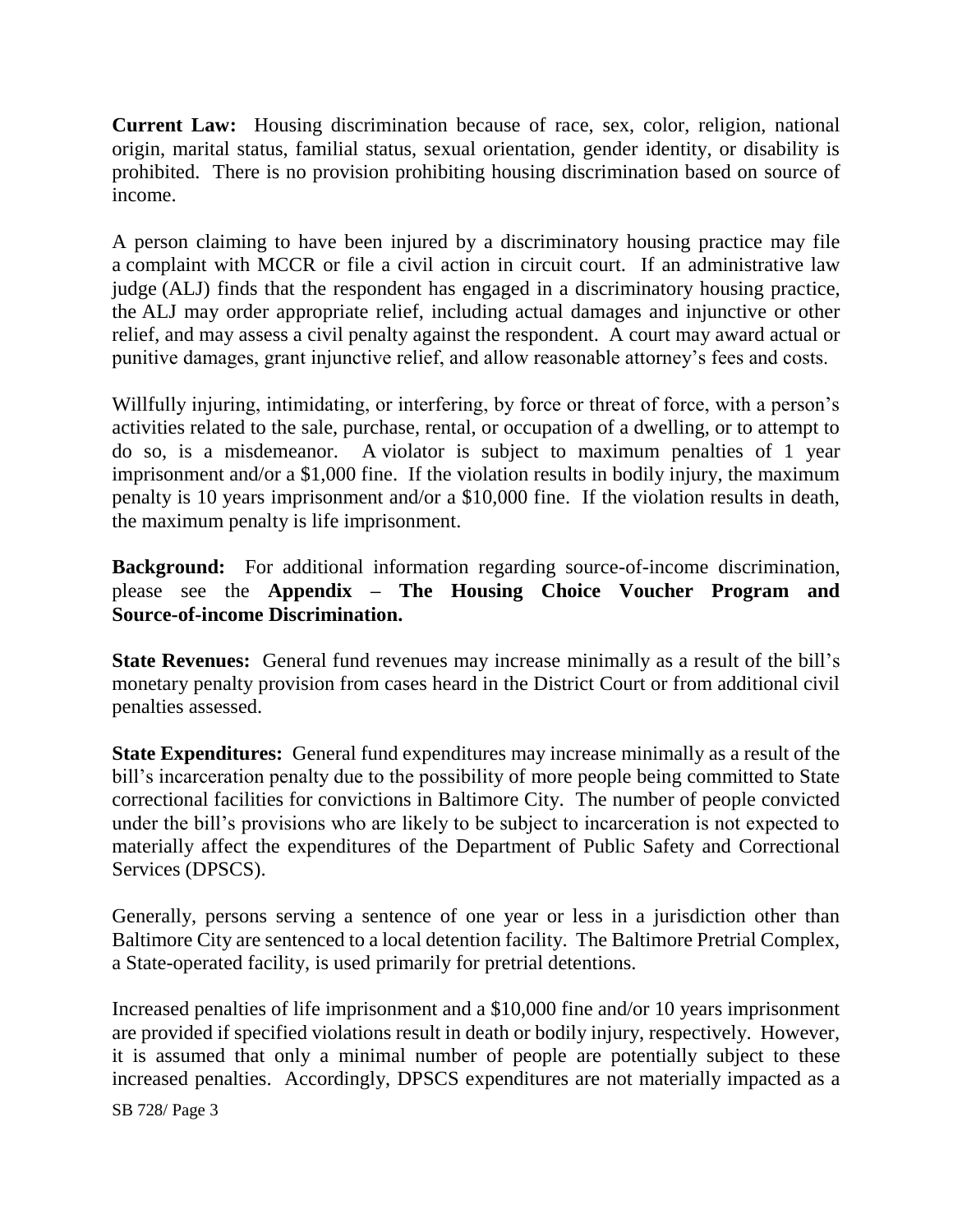result of people being sentenced to State correctional facilities for longer periods of time under the increased penalty provisions.

**Local Revenues:** Although increased penalties of life imprisonment and a \$10,000 fine and/or 10 years imprisonment are imposed if specified violations result in death or bodily injury, respectively, it is assumed that the potential number of people subject to these increased penalties does not materially impact the revenues of the circuit courts, as most of the cases fall under the jurisdiction of the District Court.

**Local Expenditures:** Expenditures may increase minimally as a result of the bill's incarceration penalty. It is expected, however, that those subject to incarceration under the bill's provisions are not likely to materially affect local government expenditures.

Counties pay the full cost of incarceration for people in their facilities for the first 12 months of the sentence. Per diem operating costs of local detention facilities have ranged from approximately \$60 to \$160 per inmate in recent years.

**Small Business Effect:** By prohibiting discrimination based on the source of a tenant's income, additional landlords may be subject to participation in the Housing Voucher program, which was established as a voluntary program. Landlords participating in the Housing Voucher program may have increased administrative responsibilities, as program participation, which is governed by federal standards, is administered by State and local housing authorities. For example, federal regulations require annual inspections by the housing authorities; some housing authorities require participating landlords to have direct deposit.

# **Additional Information**

**Prior Introductions:** HB 759 of 2016 received a hearing in the House Environment and Transportation Committee, but no further action was taken. HB 366 of 2014, a similar bill, was withdrawn. HB 1098 of 2014, another similar bill, received a hearing in the House Environmental Matters Committee but was subsequently withdrawn. SB 487 of 2013 was recommitted to the Senate Judicial Proceedings Committee. Its cross file, HB 603, received a hearing in the House Environmental Matters Committee, but no further action was taken. In addition, similar bills were introduced in the 2010 through 2012 sessions.

**Cross File:** HB 172 (Delegates Lafferty and McIntosh) - Environment and Transportation.

**Information Source(s):** Maryland Commission on Civil Rights; Department of Housing and Community Development; Judiciary (Administrative Office of the Courts); Office of Administrative Hearings; Poverty and Race Research Council; U.S. Department of

SB 728/ Page 4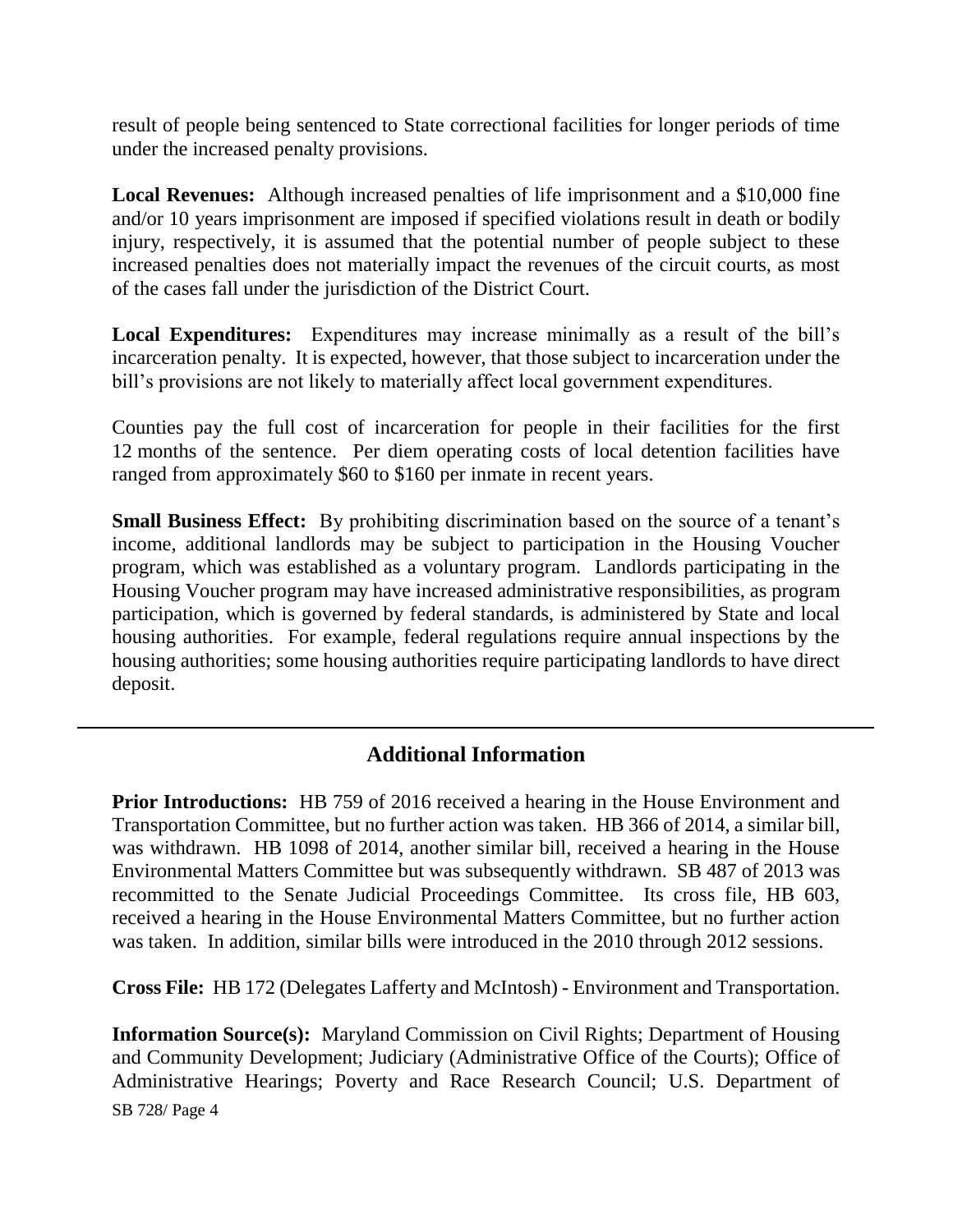Housing and Urban Development; National Bureau of Economic Research; Center on Budget and Policy Priorities; *Housing Policy Debate*; *Housing Studies*; Department of Legislative Services

Fiscal Note History: First Reader - February 8, 2017 md/kdm

Analysis by: Jennifer K. Botts Direct Inquiries to:

(410) 946-5510 (301) 970-5510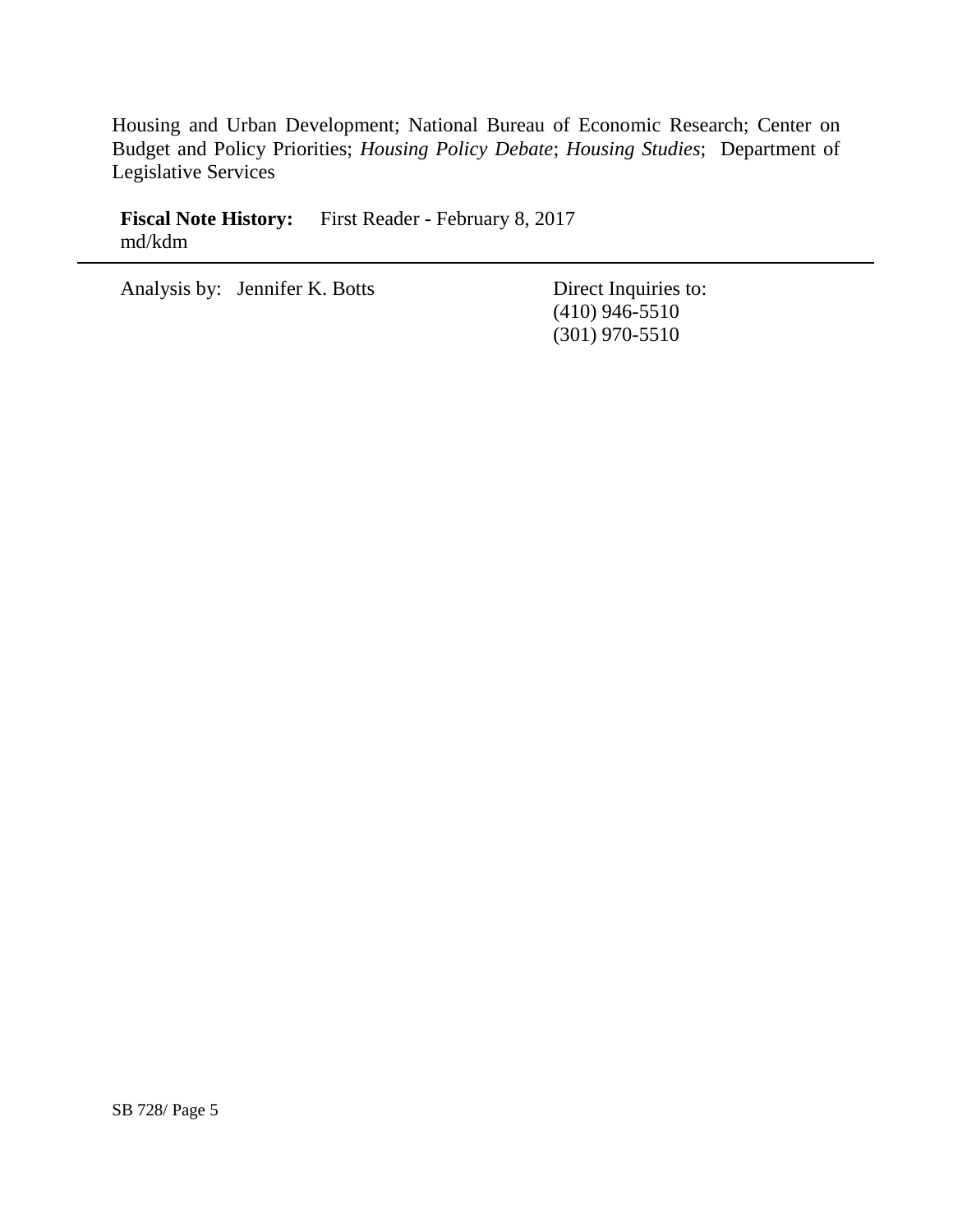# **Appendix – The Housing Choice Voucher Program and Source-of-income Discrimination**

### **Background**

According to the Poverty and Race Research Action Council, 12 states (California, Connecticut, Maine, Massachusetts, Minnesota, New Jersey, North Dakota, Oklahoma, Oregon, Utah, Vermont, and Wisconsin) and the District of Columbia (as of May 2016) have statutes prohibiting housing discrimination on the basis of a person's source of income. Numerous laws are also found at the local level nationwide, including cities such as Chicago, New York City, Philadelphia, Memphis, and Seattle. In Maryland, Frederick, Howard, and Montgomery counties, as well as the cities of Frederick and Annapolis, prohibit source-of-income discrimination within their jurisdiction. Under these statutes, "source of income" may include almost any lawful source of money, such as benefits from any government assistance program, private loans, gifts, pensions, alimony, and child support; the income derived from government housing assistance (*i.e.*, housing vouchers) tends to be the most controversial. While some statutes expressly include the use of housing vouchers under source-of-income protections, others do not. Moreover, court rulings in some states (*e.g.*, California and Minnesota) have held that statutes prohibiting source-of-income discrimination do not apply to landlords who decline to accept housing vouchers.

## **Housing Choice Voucher Program – Generally**

The Housing Choice Voucher Program is a program of the U.S. Department of Housing and Urban Development (HUD) that subsidizes the cost of housing for low-income individuals and evolved from numerous federal initiatives to provide affordable housing. Initial efforts, such as the federal Housing Act of 1937, were focused on addressing the issue of affordable housing by providing federal funding to state or local housing authorities to construct public housing. Later legislation, including the Housing and Community Development Act of 1974, which allowed families to select their own housing and lease directly from a building owner through a rental certificate program, illustrated the shift in federal affordable housing strategies from locally owned public housing to privately owned rental housing. The rental certificate program was popular due to its ability to provide assistance quickly, allow families a choice of housing, and disperse families throughout the community without automatically creating "projects" or locations with high concentrations of poverty. Many aspects of the rental certificate program were included in the Quality Housing and Work Responsibility Act of 1998, which created the current Housing Choice Voucher Program.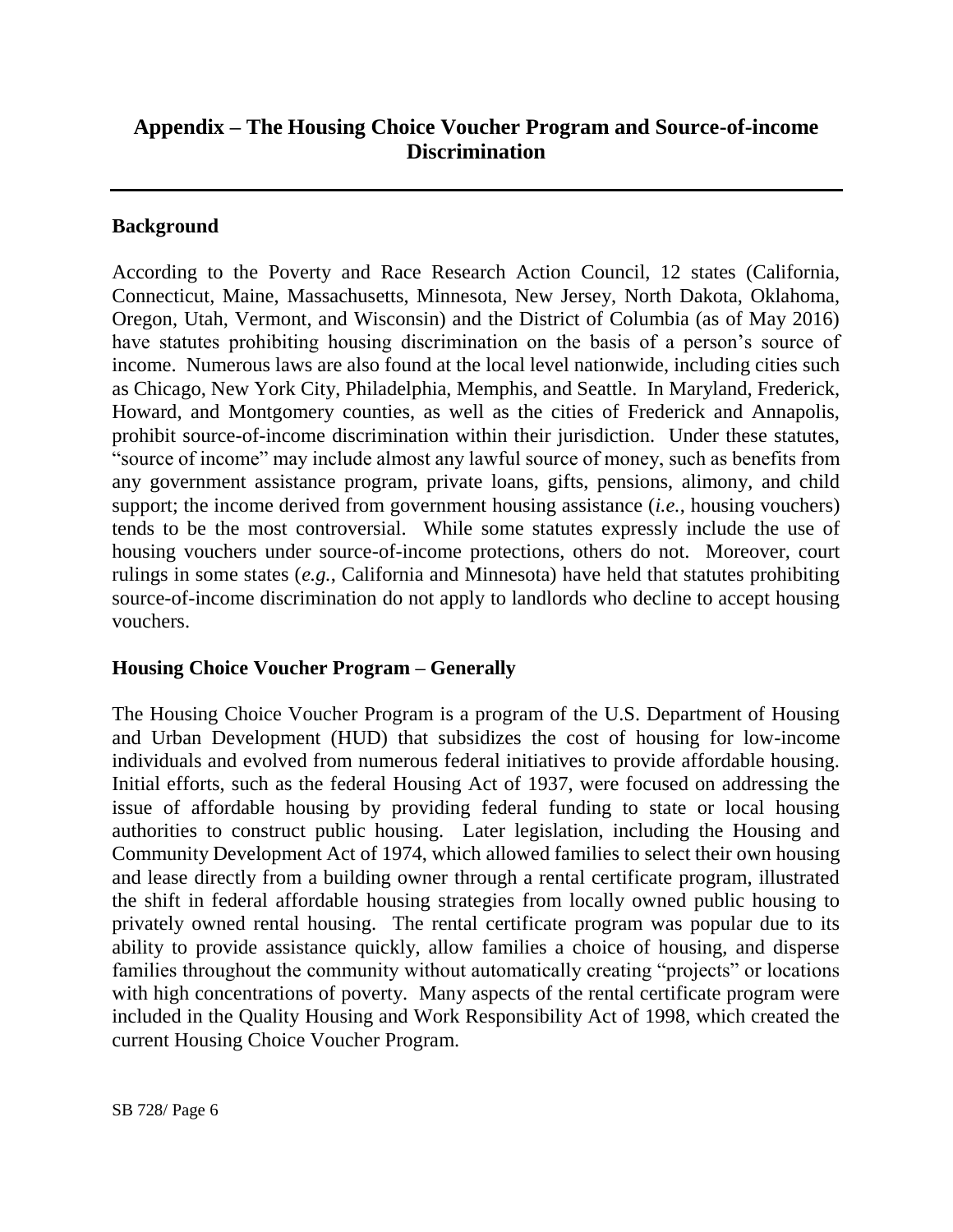Households with annual incomes of 50% or less of the area median income are eligible for the program. Under federal rules, 75% of annual admissions must be families with annual incomes at or below 30% of the area median income. In Maryland, local housing authorities (or the Department of Housing and Community Development (DHCD) in jurisdictions without a housing authority) administer the program and determine a payment standard for each area based on fair market rent guidelines issued by HUD. Once a voucher has been awarded, eligible individuals are responsible for finding a suitable housing unit where the owner agrees to rent under the program. A voucher recipient may choose a housing unit that rents for more or less than the payment standard. Voucher recipients must pay 30% of their monthly adjusted gross income for rent and utilities; housing assistance payments under the voucher program are the difference between the payment standard and 30% of the family's adjusted income. If the rent is greater than the payment standard, the family must pay the additional amount; however, if a family moves to a new unit where the rent exceeds the payment standard, the family may not pay more than 40% of its adjusted monthly income for rent. The local housing agency pays the housing assistance payment directly to the owner of the property. The federal law does not require that a landlord participate in the program.

As of August 15, 2016, 53,505 vouchers had been awarded and 47,291 of the vouchers were under lease. However, demand for the program far exceeds the supply of resources. At the end of fiscal 2016, DHCD had more than 8,000 individuals on its waitlist, with an average waiting time of over four years.

### **Source-of-income Discrimination Issues**

The federal Fair Housing Act prohibits landlords from refusing to rent based on a tenant's race, color, religion, sex, national origin, familial status, or disability. Pursuant to State law, housing discrimination based on race, sex, color, religion, national origin, marital status, familial status, sexual orientation, disability, or gender orientation is prohibited. Although source-of-income discrimination is not prohibited by federal law or the law of the majority of states, including Maryland, advocates have expressed concerns that the refusal of landlords to accept vouchers has a disproportionate impact on minorities. According to data from HUD at the end of 2015, 79% of voucher holders in the State were minorities.

HUD has stated that efforts to increase housing choice and access to opportunity are at the core of its fair housing efforts. It has also noted that the federal Fair Housing Act and subsequent laws reaffirming its principles require recipients of federal funds not only to refrain from discrimination but also to take actions to address segregation and related barriers for protected classes. HUD recently recognized how the connection between source-of-income discrimination and the housing voucher program may have a vital role in promoting affordable housing opportunities in better neighborhoods. As part of a

SB 728/ Page 7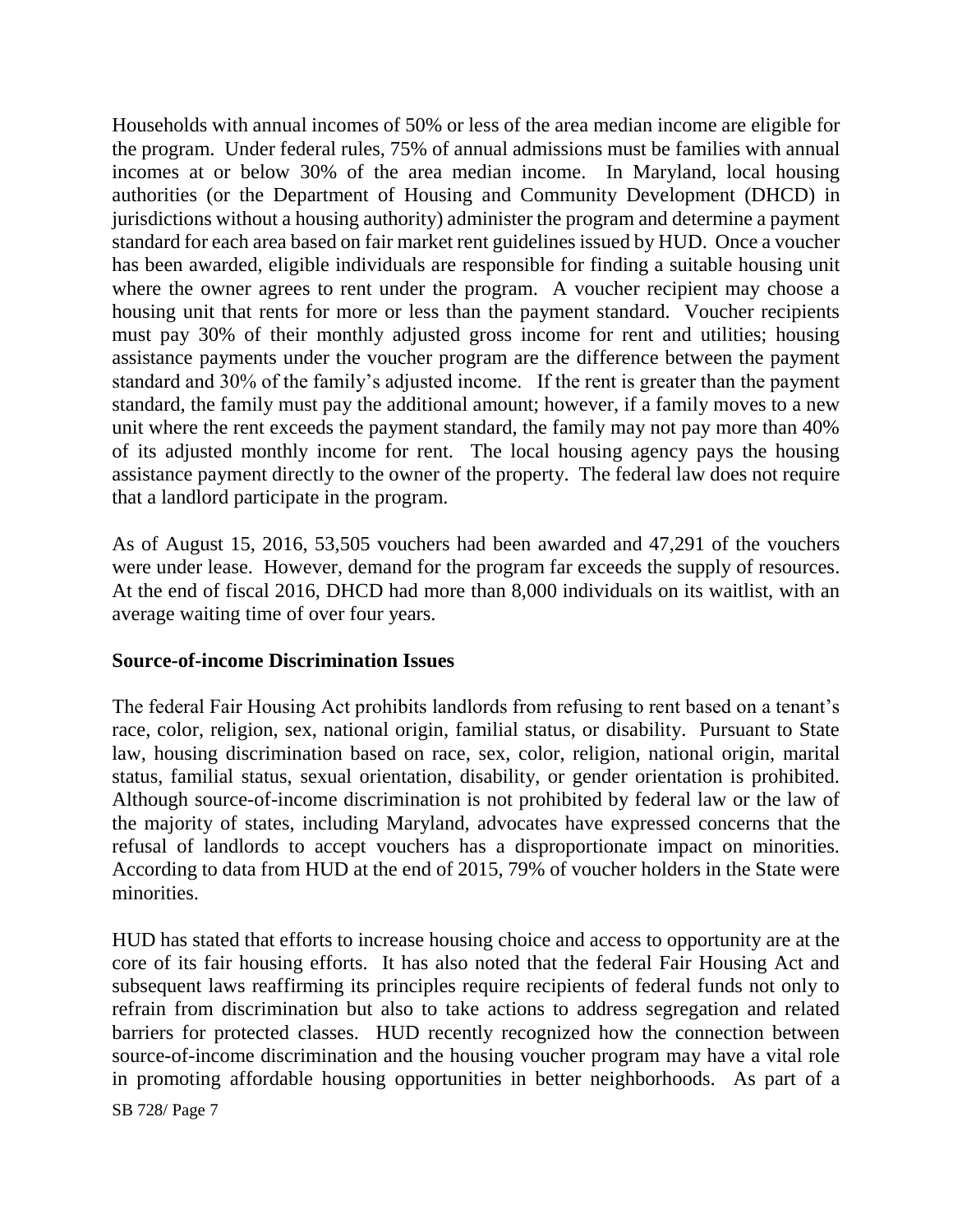settlement agreement in early 2016 between HUD and Baltimore County regarding, in part, allegations of violations of the Fair Housing Act, a provision required the county executive to submit to the county council and actively promote legislation that would prohibit source-of-income discrimination. Although the legislation ultimately failed in August 2016, it must be resubmitted after the next term of office of the county executive. The settlement agreement also requires Baltimore County, when preparing specified plans and analyses for submission to HUD, to state that discrimination based on source of income is an impediment to fair housing choice and a significant contributing factor when assessing fair housing in the county.

*Neighborhoods and Opportunity:* A large body of research has been devoted to examining the potential impact that access to quality neighborhoods has on individuals and families. Many studies have focused on analyzing the Moving to Opportunity (MTO) demonstration program, which operated in Baltimore City and four other major U.S. cities, and offered families with children who lived in high-poverty public housing projects the ability (via random lottery) to use their housing vouchers to move into lower poverty neighborhoods. According to a 2012 study from the National Bureau of Economic Research (NBER), *Long-Term Neighborhood Effects on Low-Income Families: Evidence from Moving to Opportunity*, movers reported lower rates of obesity and diabetes and 33% fewer instances of major depression. A more recent study from NBER, *The Effects of Exposure to Better Neighborhoods on Children: New Evidence from the Moving to Opportunity Experiment* (2015), focused on the impacts of MTO for children who moved when they were younger than age 18 and concluded that the move significantly improved college attendance rates. Compared to individuals in the MTO control group (who did not move), these individuals also have higher incomes, live in better neighborhoods as adults, and are less likely to become single parents.

As noted, one of the intents of housing vouchers was to allow program recipients to choose where they live, in an effort to avoid duplicating the pockets of poverty that were created with public housing developments. Studies evaluating whether the voucher program has successfully promoted neighborhood integration have been mixed. The Center on Budget and Policy Priorities analyzed HUD data regarding voucher use in 2014. According to its findings, approximately 13% of families with children participating in the voucher program used vouchers to live in low-poverty areas (where fewer than 10% of residents are poor). It found that vouchers were particularly useful in enabling minority children to live in lower poverty neighborhoods. However, 343,000 children in families using vouchers still lived in extremely poor neighborhoods (where more than 40% of residents were poor).

Another study evaluating the use of housing vouchers between 2000 and 2008, *The Reconcentration of Poverty: Patterns of Housing Voucher Use, 2000 to 2008*, Housing Policy Debate 2014, found that vouchers actually perpetuated concentrated poverty and racial segregation in the 50 most populous U.S. metropolitan areas. The study noted that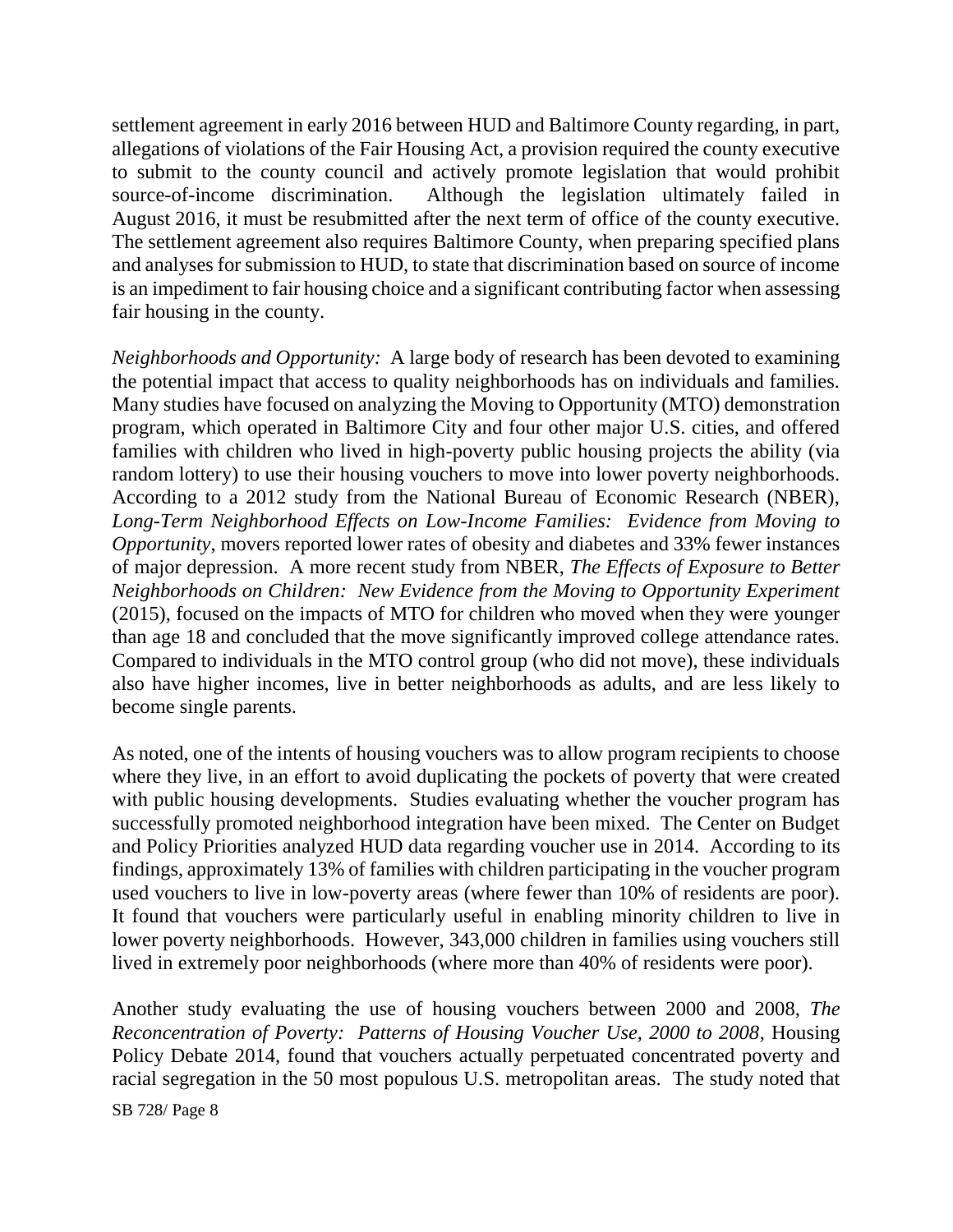the trends reflect a combination of preferences of voucher households and the unavailability or inaccessibility of affordable rental housing in certain communities. However, low-income households using vouchers were more segregated by race and income than a comparison group of nonvoucher households earning less than \$15,000 annually. This suggests that additional constraints may face voucher households, including a reluctance by landlords to accept vouchers and the allowable rental costs covered by the program.

While acknowledging that there are valid reasons for landlords to decline participating in the program, such as not being able to charge rent while voucher units are undergoing inspections by local housing authorities, the study noted that households in metropolitan areas with source-of-income protection laws were less racially segregated and less clustered within specific census tracts. Another study, *Do Source of Income (SOI) Anti-Discrimination Laws Facilitate Access to Better Neighborhoods?*, Housing Studies (2014), concluded that living in a jurisdiction with a source-of-income law was associated with voucher recipients living in neighborhoods with lower poverty rates. However, it also concluded that source-of-income laws did not appear to facilitate the movement of voucher recipients away from concentrations of other voucher recipients. Finally, another study found that source-of-income laws increase the percentage of people who are able to successfully find housing with a voucher (the utilization rate) by between 4% and 11% (*The Impact of Source of Income Laws on Voucher Utilization*, Housing Policy Debate 2012).

*Administrative Burden Challenge Rejected:* The Court of Appeals examined the issue of source-of-income discrimination in a 2007 case, *Montgomery County v. Glenmont Hills*, 402 Md. 250 (2007). The case involved Montgomery County's fair housing law, to which a prohibition of refusing to lease or rent housing to any person based on source of income was added in 1991. In the case, Glenmont Hills Associates (GHA), the owner of a multi-unit residential apartment complex, had a business policy not to participate in the voucher program. After an applicant intending to use a voucher was refused, the Montgomery County Commission on Human Rights and the rejected tenant filed separate complaints alleging a violation of the county's law. The initial hearing examiner and the subsequent case review board appointed by the commission found that GHA was in violation of the law. The administrative decision was overturned by the Circuit Court for Montgomery County, which ruled that the county cannot force a landlord to enter into a contract with the federal government. As an alternative basis, it also found that the refusal to rent to voucher recipients was not based on the tenant's status as a voucher holder, but instead on a legitimate desire to avoid the administrative hassle of the program.

The Court of Appeals granted *certiorari* and rejected GHA's argument that because federal law does not require landlords to accept vouchers, it preempts the county's source-of-income discrimination law. As a result, the ruling has the practical effect of